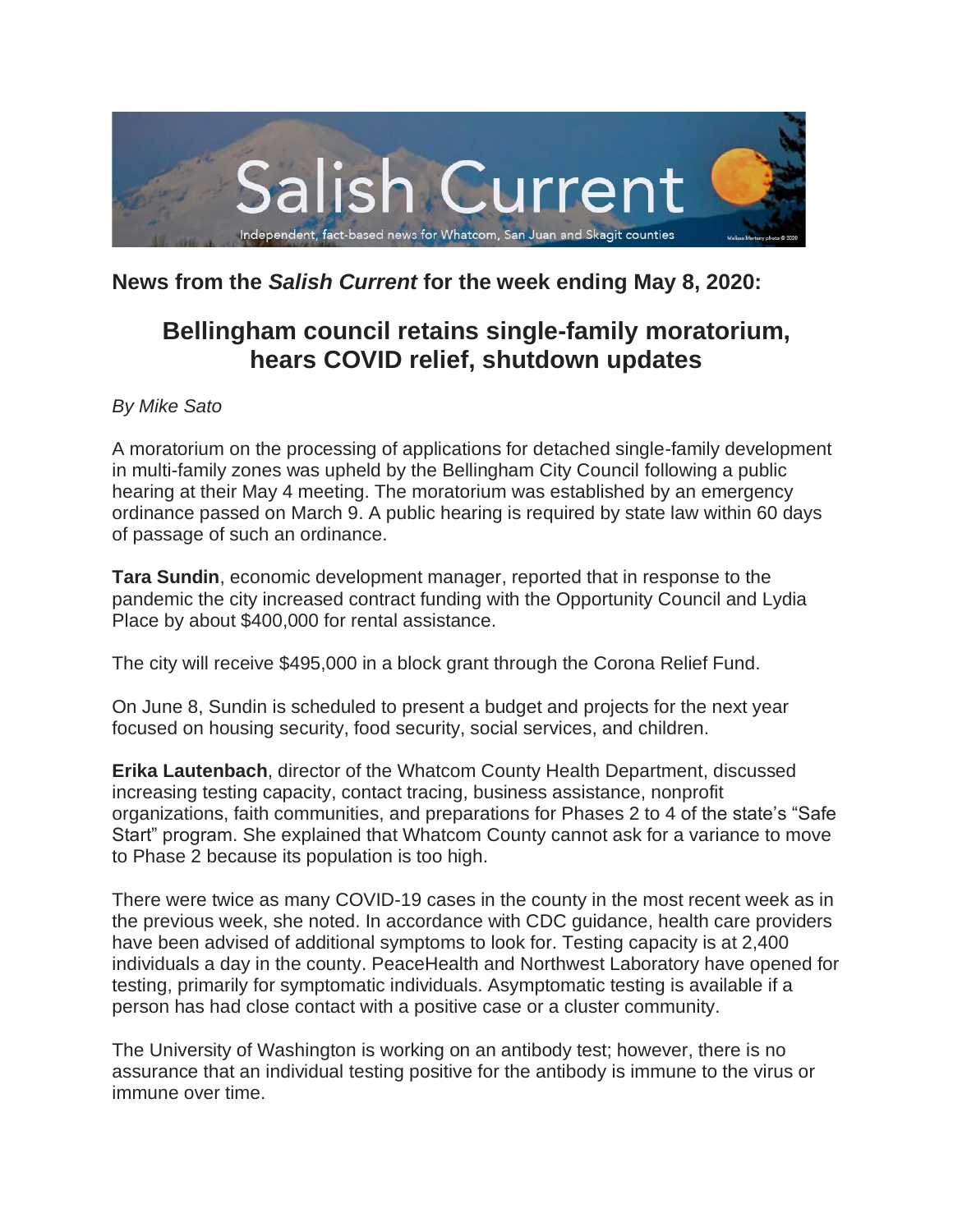The council's next meeting is scheduled for Monday, May 18.

*Compiled from the [summary](https://meetings.cob.org/Documents/ViewDocument/City_Council_Regular_Meeting_2262_Summary_5_4_2020_7_00_00_PM.pdf?meetingId=2262&documentType=Summary&itemId=undefined&publishId=undefined&isSection=false) provided by deputy city clerk Elisabeth Oakes.*

\* \* \*

# **News from around the region ...**

*EDITOR'S NOTE*: Coronavirus news coverage in the *[Bellingham Herald](https://www.bellinghamherald.com/)* can be accessed online without a subscription. The *Lynden Tribune*, the *Skagit Valley Herald* and the *Anacortes American* have paywalls.

Health & Safety Lummi Nation has its [first coronavirus cases in weeks; outbreak attributed to kids](https://www.seattletimes.com/seattle-news/northwest/new-cluster-of-coronavirus-cases-at-lummi-nation-blamed-on-recent-gatherings-that-flouted-tribes-stay-home-order/)  [playing together](https://www.seattletimes.com/seattle-news/northwest/new-cluster-of-coronavirus-cases-at-lummi-nation-blamed-on-recent-gatherings-that-flouted-tribes-stay-home-order/)

Sixteen new cases announced Wednesday through Saturday by the Lummi health department bring the tribe's total to 40 people infected. (Seattle Times)

# [Summer events of Everson, Nooksack and Sumas all off](https://www.lyndentribune.com/news/summer-events-of-everson-nooksack-and-sumas-all-off/article_60f7e3c4-8fa6-11ea-8ca6-fffb904f2ab9.html)

The Everson-Nooksack Summer Festival, Sumas Community Days, Abbotsford International Airshow, and Oktoberfest in Bellingham have been cancelled due to COVID-19 precautions. (Lynden Tribune)

[Northern Whatcom County beaches closed to recreational shellfish harvest](https://www.thenorthernlight.com/stories/northern-whatcom-county-beaches-closed-to-recreational-shellfish-harvest,10447?) Paralytic shellfish poisoning (PSP) biotoxin has reached unsafe levels in molluscan shellfish in Drayton Harbor. (The Northern Light)

# **Education**

[Ferndale School District announces distance learning grading system](https://myferndalenews.com/ferndale-school-district-announces-distance-learning-grading-system_102689/)

Ferndale School District will forego the traditional A-F grading system for middle and high school classes; students who remain engaged in learning activities assigned by their teachers will earn an "A" for their semester grade. (My Ferndale News)

Government

[County budget cuts won't affect Birch Bay berm construction](https://www.thenorthernlight.com/stories/county-budget-cuts-wont-affect-birch-bay-berm-construction,10443?)

The Birch Bay Drive and Pedestrian Facility Project aims to restore the beach to a natural state by replacing sea walls and other concrete structures with sand and gravel; protect Birch Bay Drive from storm surges; and improve bicycle and pedestrian infrastructure along the road. (The Northern Light)

[Bellingham City Council resolution: unfair or essential?](https://www.westernfrontonline.com/2020/05/01/bellingham-city-council-resolution-unfair-or-essential/)

The debate over Bellingham City Council's rent and mortgage relief resolution continues. (Western Front)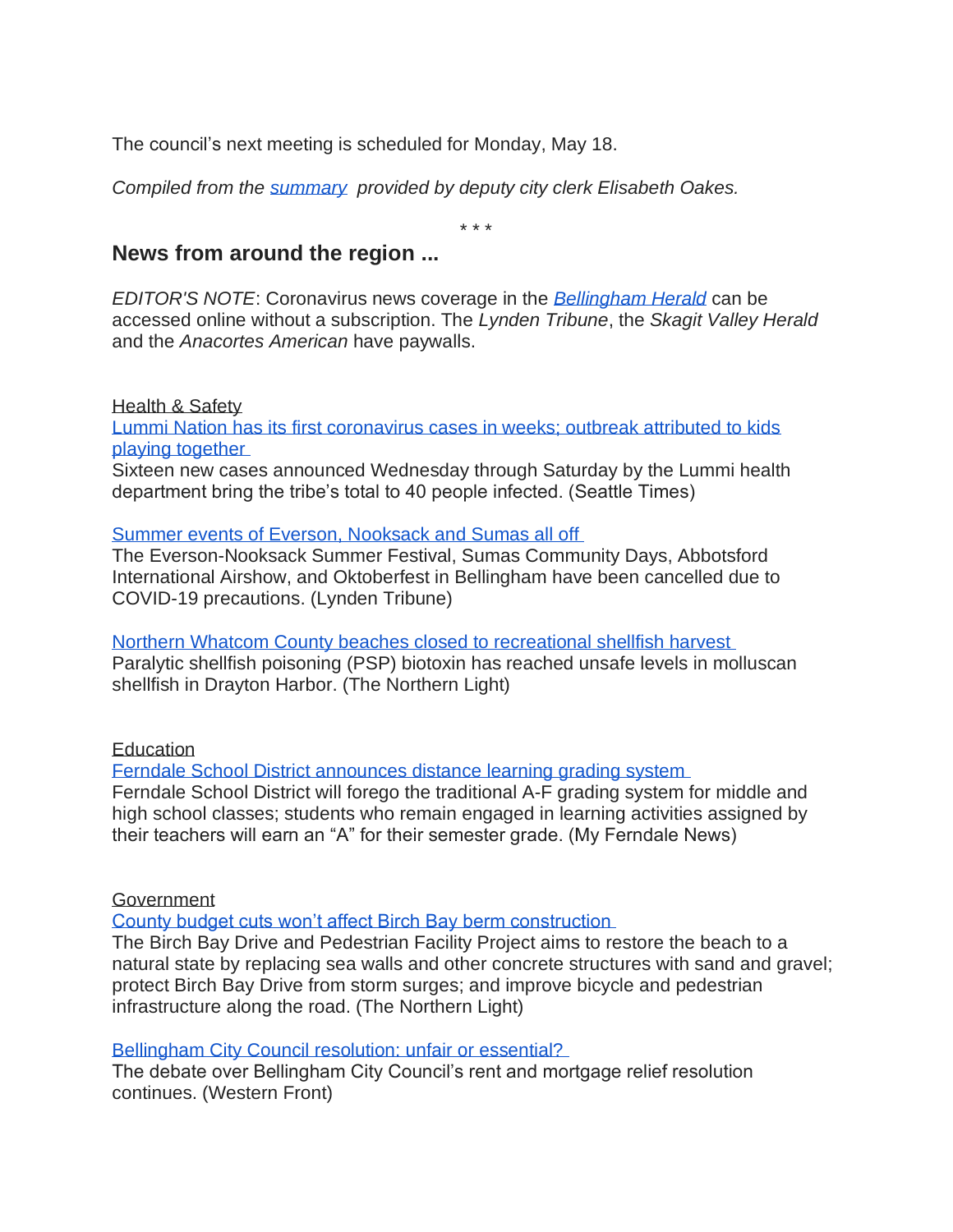# [What's been happening at the Port of Orcas?](https://www.islandssounder.com/news/whats-been-happening-at-the-port-of-orcas/)

The Orcas Port Authority has been without an airport manager since the beginning of 2020. This month they will start interviewing candidates for the position. (Islands Sounder)

# [40th District legislators author, cosponsor 113 laws in biennium](https://www.goskagit.com/anacortes/news/40th-district-legislators-author-cosponsor-113-laws-in-biennium/article_8628d2d2-8f9e-11ea-90b8-07cd1cd249f2.html)

The 40th Legislative District's state senator and representatives sponsored or cosponsored 113 bills that were signed into law in the 2019-20 biennium. (Anacortes American) Paywall.

#### **Nature**

[Island butterfly earns endangered species listing](https://www.goskagit.com/news/local_news/island-butterfly-earns-endangered-species-listing/article_f1758f09-c9f1-56f0-a937-3a93a7f13609.html)

The island marble butterfly found only in San Juan County will be recognized as an endangered species, the U.S. Fish & Wildlife Service announced Monday. The federal agency is designating 812 acres as critical habitat for the green and white butterfly. Most of that habitat is within the southern portion of San Juan Islands National Historical Park. (Skagit Valley Herald)

#### [Center for Whale Research photographically captures close encounter of a Stellar sea](https://orcasissues.com/center-for-whale-research-photographically-captures-close-encounter-of-a-stellar-sea-lion-and-skrw/)  [lion and SKRW](https://orcasissues.com/center-for-whale-research-photographically-captures-close-encounter-of-a-stellar-sea-lion-and-skrw/)

Katie Jones and Dave Ellifrit photograph and describe the encounter. (Center for Whale Research)

# ['Murder hornet' risk and name overblown, says B.C.'s top bee expert](https://www.cbc.ca/news/canada/british-columbia/murder-hornet-risk-overblown-bee-expert-bc-asian-giant-hornet-1.5554746)

B.C. bee experts, while concerned, don't expect swarms of Asian giant hornets this summer and say the threat is minimal and no reason to stay inside. (CBC) And: WSDA [plans to track and trap Asian giant hornets](https://www.thenorthernlight.com/stories/wsda-plans-to-track-and-trap-asian-giant-hornets,10460) (The Northern Light)

# **Commentary**

[No oil-tanker storage on Puget Sound](https://www.seattletimes.com/opinion/editorials/no-oil-tanker-storage-on-puget-sound/?utm_source=referral&utm_medium=mobile-app&utm_campaign=ios)

Puget Sound must not be used for floating oil storage, which increases the risk of a devastating spill. (Seattle Times)

#### **Business**

[Lawmakers blast Trump over Alcoa smelter closure in Ferndale, tariff war with China](https://www.seattletimes.com/business/lawmakers-blast-trump-over-alcoa-smelter-closure-in-ferndale-tariff-war-with-china/) Local U.S. lawmakers sent a letter to President Trump (last) Friday describing the pending closure of the Alcoa aluminum smelter near Ferndale as a failure of his trade war with China and calling for a harder line on curbing that nation's overproduction. (Seattle Times)

#### [Field Studies Continue for Roberts Bank Terminal 2 Project](https://www.dredgingtoday.com/2020/05/04/field-studies-continue-for-roberts-bank-terminal-2-project/)

The purpose of these studies is to determine the physical conditions (e.g., temperature